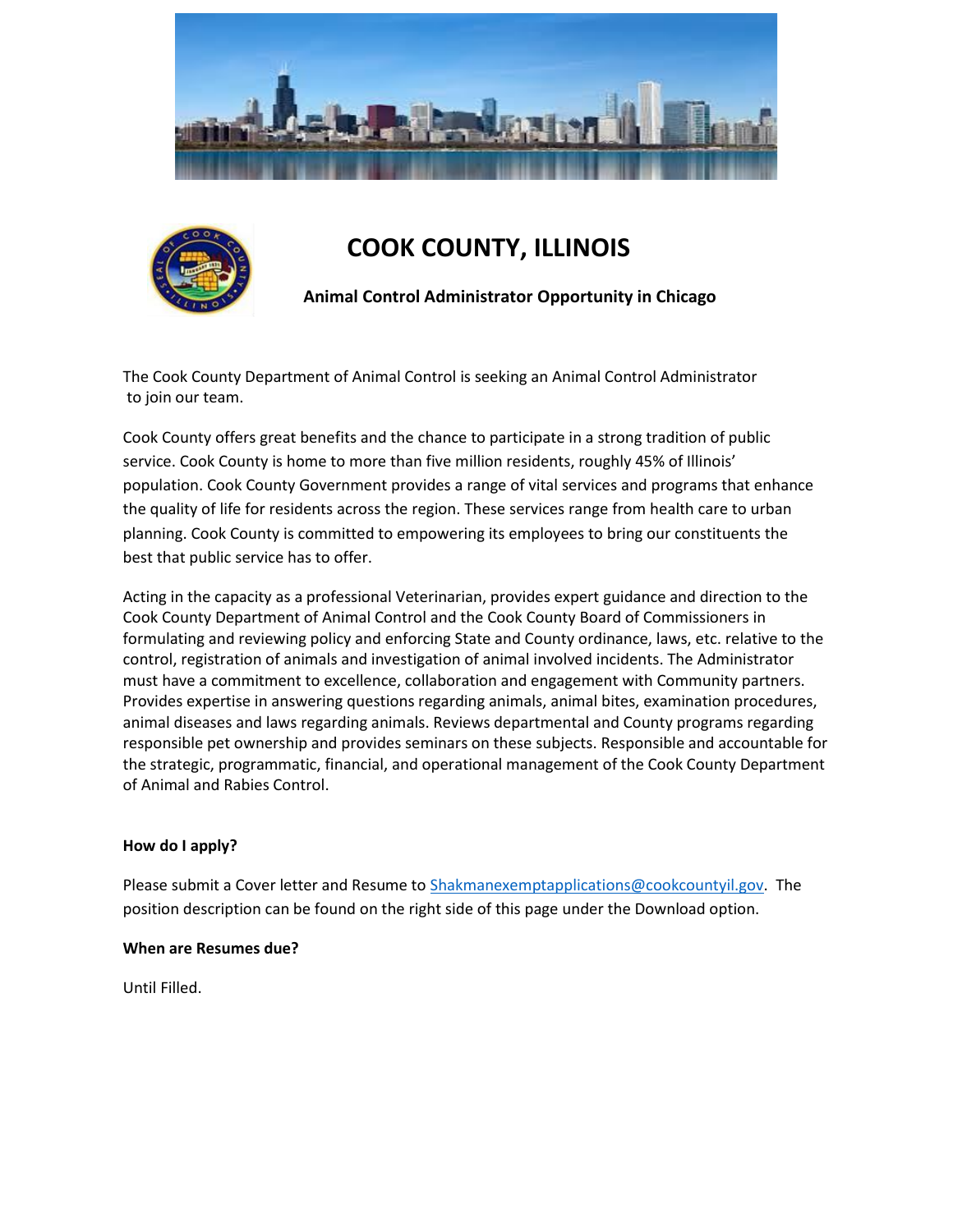# **SNAPSHOT OF COOK COUNTY:**

- Cook County employs over 22,000 employees who work in a variety of skilled jobs and trades.
- Health Care Cook County established the nation's first blood bank in 1937. Cook County Hospital was the first to have a dedicated unit for trauma services. Today our healthcare system treats more cancer patients than any other provider in the metropolitan area.
- Technology Cook County's Bureau of Technology provides technology support to Cook County offices and employees, with its wide area network providing service to more than 120 municipalities.
- Courts Cook County oversees one of the nation's largest unified criminal and civil justice system and administers the largest single jail site in the country.
- Highway Cook County maintains almost 600 miles of roads and highways.
- Land Cook County assesses the value of more than 1.5 million parcels of taxable land and collects and distributes tax funds as a service for local government taxing bodies.
- Safety Cook County provides vital services to local government, from conducting elections in suburban areas to offering 911 services in unincorporated areas and municipalities.

# **Location:**

Located in the Loop District of downtown Chicago, one of the most formidable business districts in the world, the area has an astounding number of cultural foundations, stunning parks such as Millennial Park and Maggie Daley Park, steps away from the Chicago Riverwalk, award-winning restaurants and plenty of shopping!

In addition, Chicago is serviced by multiple bus and train lines for public transportation from the suburbs to the city, taxis are plentiful, public parking garages for motorist, and bicycle share rentals and local bike lanes for bicyclist.

# **Benefits:**

Cook County employees have access to a variety of benefits, including:

- Medical and Pharmacy Plans
- Dental Plans
- Vision Plan
- Flexible Spending Accounts Health Care and Dependent Care
- Life Insurance Group Term and Supplemental Life
- Commuter Benefits
- Pre-paid Legal Services
- Retirement Benefits

# **Post Offer testing:**

All new employees will be required to submit to a satisfactory drug test and background check, based on reports obtained from law enforcement authorities. The reports are based on results from fingerprints taken from all new hires.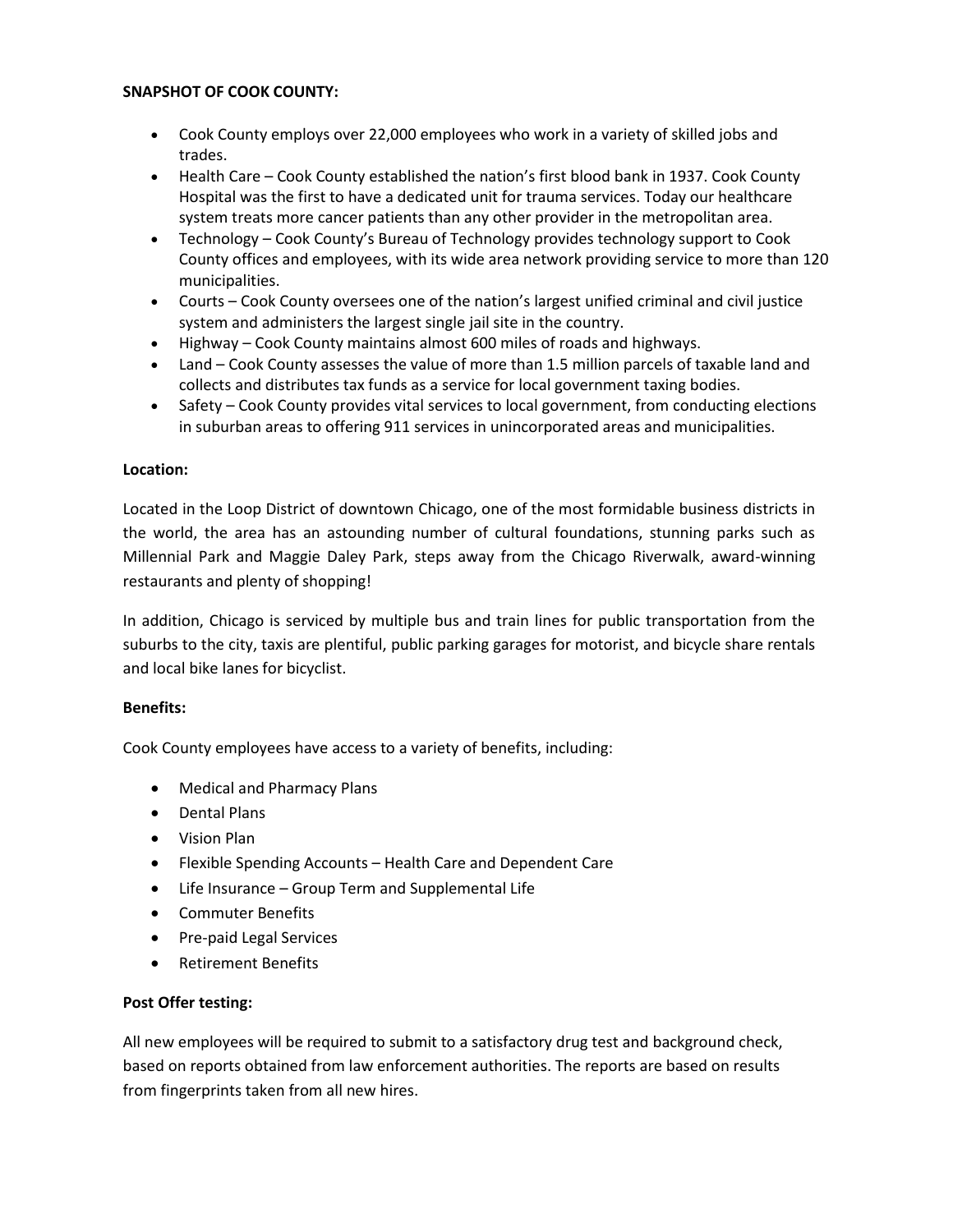#### **COUNTY OF COOK**



Bureau of Human Resources 118 N. Clark Street, Room 840 Chicago IL 60602

| Job Code:        | 2040                            |
|------------------|---------------------------------|
| Job Title:       | Animal Control Administrator    |
| Salary Grade:    | 24                              |
| Bureau:          | <b>Bureau of Administration</b> |
| Department:      | <b>Animal Control</b>           |
| Dept. Budget No. | 510                             |
| Position I.D.    | 9518064                         |
| Shakman Exempt   |                                 |

# **Characteristics of the Position**

#### **General Overview**

Acting in the capacity as a professional Veterinarian, provides expert guidance and direction to the Cook County Department of Animal Control and the Cook County Board of Commissioners in formulating and reviewing policy and enforcing State and County ordinance, laws, etc. relative to the control, registration of animals and investigation of animal involved incidents. The Administrator must have a commitment to excellence, collaboration and engagement with Community partners. Provides expertise in answering questions regarding animals, animal bites, examination procedures, animal diseases and laws regarding animals. Reviews departmental and County programs regarding responsible pet ownership and provides seminars on these subjects. Responsible and accountable for the strategic, programmatic, financial, and operational management of the Cook County Department of Animal and Rabies Control.

# **Key Responsibilities and Duties**

Collaborates with Cook County agencies and other community partners to ensure coordination, and effective communication in support of mutual goals and programmatic objectives.

Manages complex programs and projects from inception to completion.

Communicates pet disease management to a wide range of audiences and stakeholders, including veterinarians, the general public, and a major media market.

Provides the expertise in answering questions regarding animals, animal bites, examination procedures, animal diseases and laws regarding animals for the Animal and Rabies Control Wardens, Veterinarians, and the general public.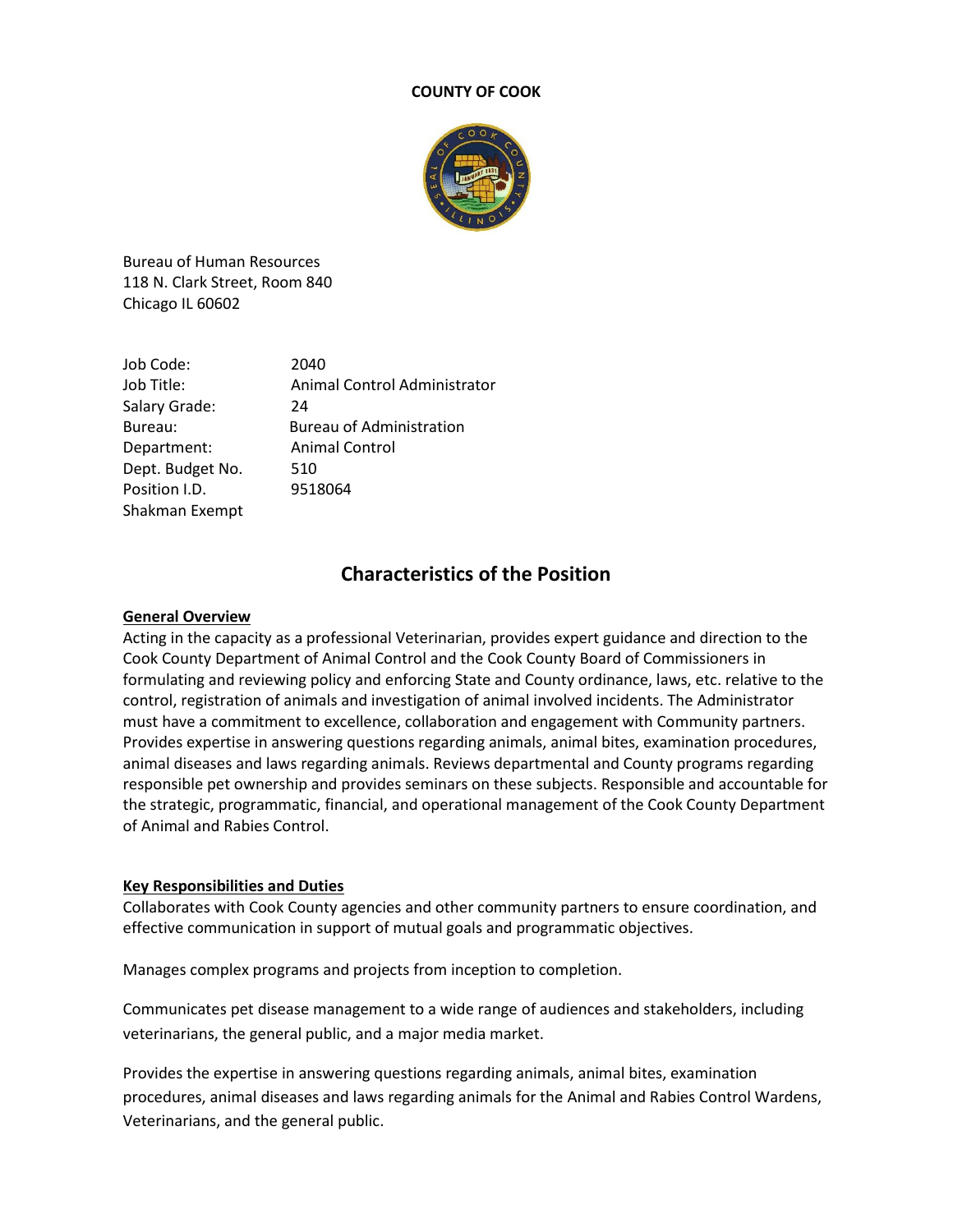Conducts an on-going review and monitoring of the department's bite cases and animal pickups. Monitors rabies in raccoons by reading public health releases and through personal contact with public health officials. Provides knowledge of the problem to outside agencies.

Conducts seminars to educate the public on the prevention of rabies, handling stray animals and animal bites and to promote the understanding of the relationships of humans and animals in the urban community.

Manages Wildlife surveillance program for human-wildlife conflict (control) and zoonotic disease surveillance.

# **Knowledge, Skills and Abilities**

Thorough knowledge of veterinarian medicine.

Knowledge of Federal, State and local laws concerning animals and the environment.

Basic knowledge of Animal Control Ordinances and Procedures.

Knowledge of the support network of the state and local veterinary associations.

Skill in representing the agency, making presentations to County and outside agencies and groups, relating information of a technical and official nature.

Excellent oral and written communication skills and the ability to communicate effectively with tact and courtesy to internal and external agencies.

Accurate judgment in making decisions, reorganizing established precedents and meeting new problems. Ability to identify opportunities for process improvement.

This position may require moderate to extensive travel to work assignments throughout Cook County, for which the employee must provide his or her own adequate means of transportation.

Requires a driver's license.

# **Minimum Qualifications**

Graduation from an accredited college or university with a Doctoral Degree in Veterinary Medicine, plus three (3) years of work experience in the practice of veterinary medicine

Must have a current license to practice veterinary medicine in the State of Illinois, a Drug Enforcement Administration (DEA) certification, and Illinois drug enforcement certifications.

# **Preferred Qualifications**

MPH, MS or PhD in a related field.

Experience in Environmental Health: Shelter Environments; Global Health; Infectious Disease; Epidemiology; Disease Investigation; Disease Control; or related field.